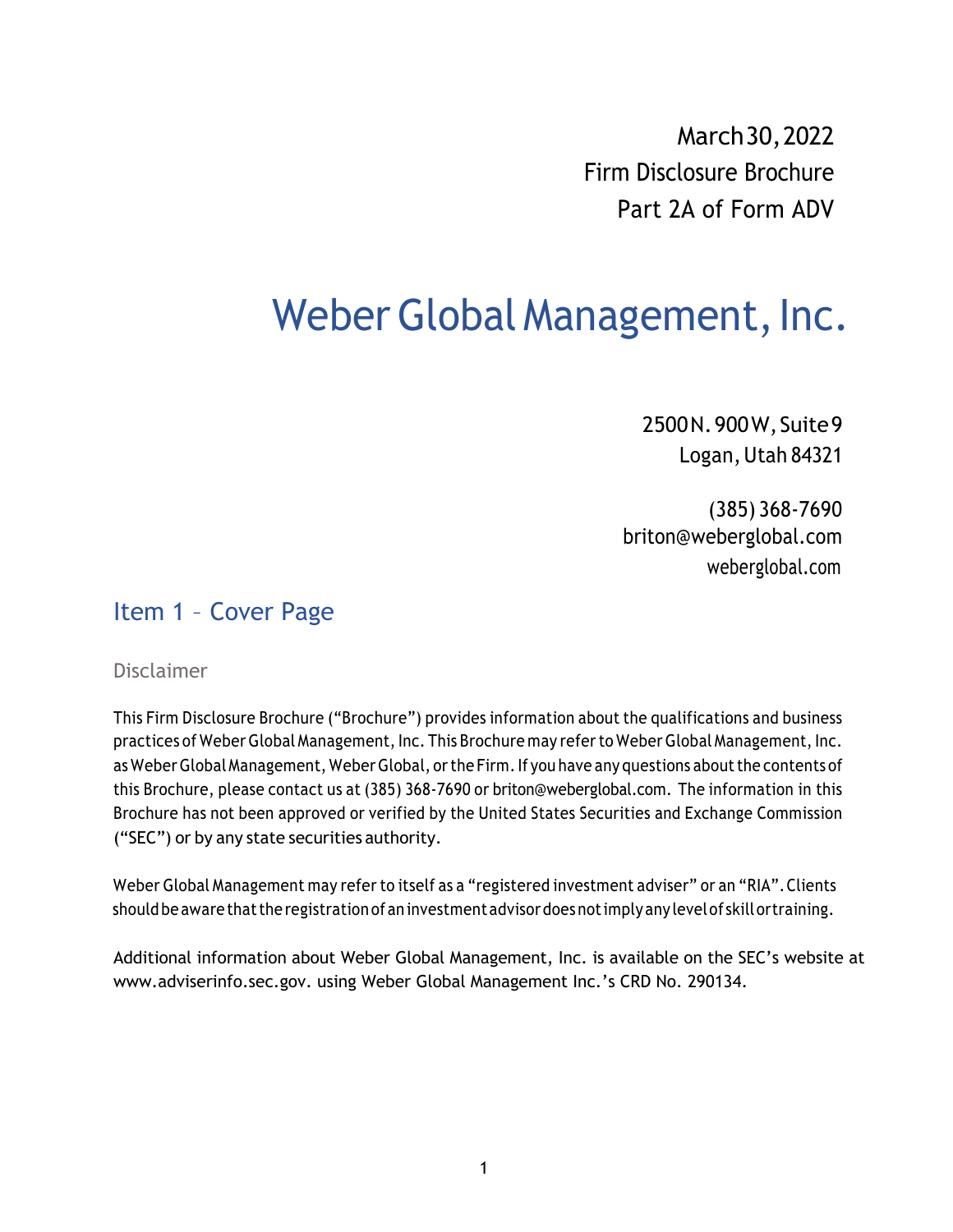## Item 2 - Material Changes

Weber Global Management, Inc. provides this disclosure brochure ("Brochure") to you no later than when we enter into an advisory agreement with you. Annually, when material changes occur since the release of the Firm'spreviousBrochure,wewilldelivertoyouwithin120daysoftheendofourfiscalyearanupdated Brochure containing those material changes or provide you with a summary of the material changes along with an offer to provide a copy of the complete updated Brochure.

There have been no material changes sinceWeberGlobalManagement's lastannualupdatingbrochureof March 25,2021, other than updating assets under management.

Any client that would like to receive a complete copy of the current version of Weber Global Management's Brochure may request one from the Firm's Chief Compliance Officer, Briton K. Hill, by telephone at (385) 368-7690 or by sending an email to: briton@weberglobal.com.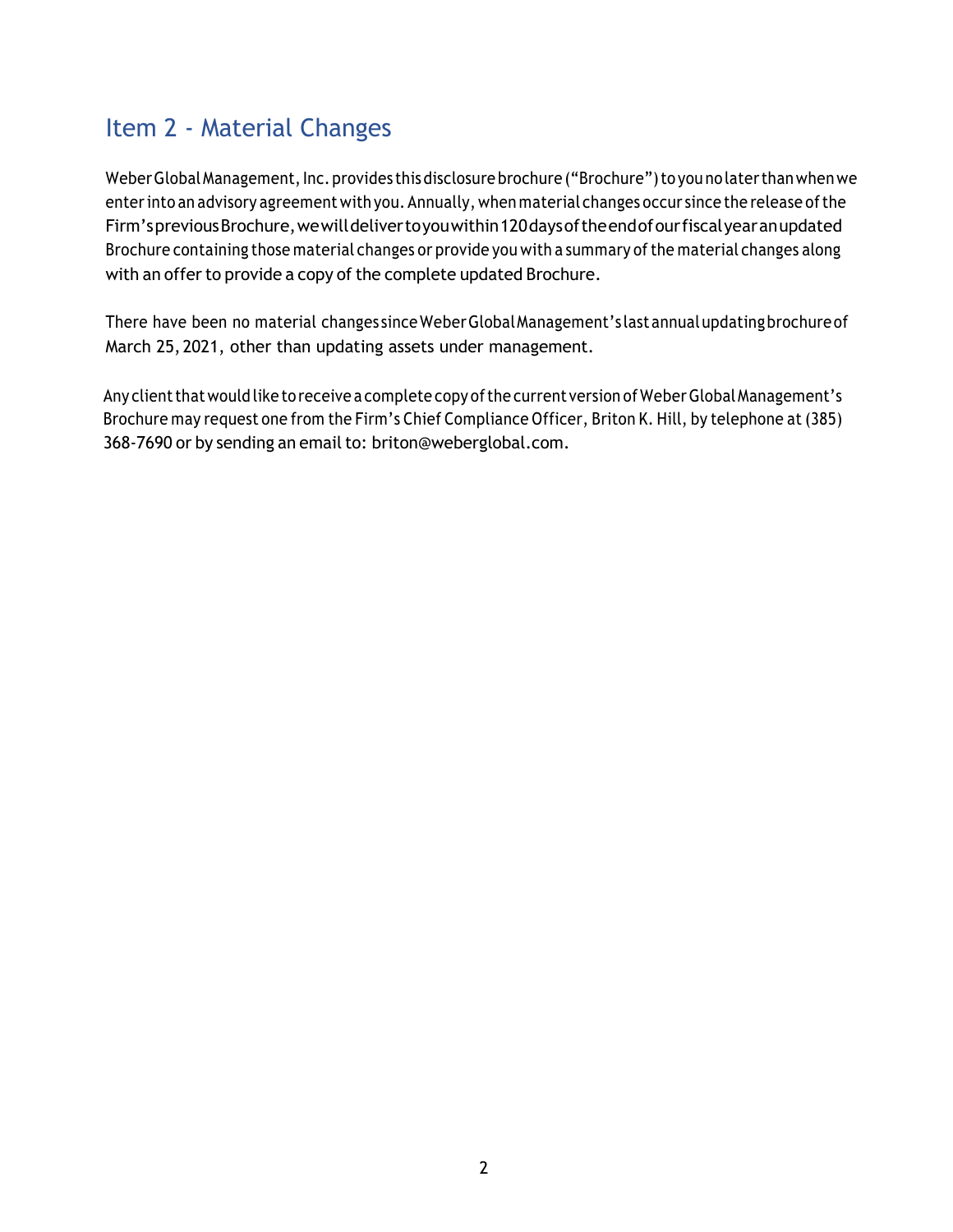# Item 3 - Table of Contents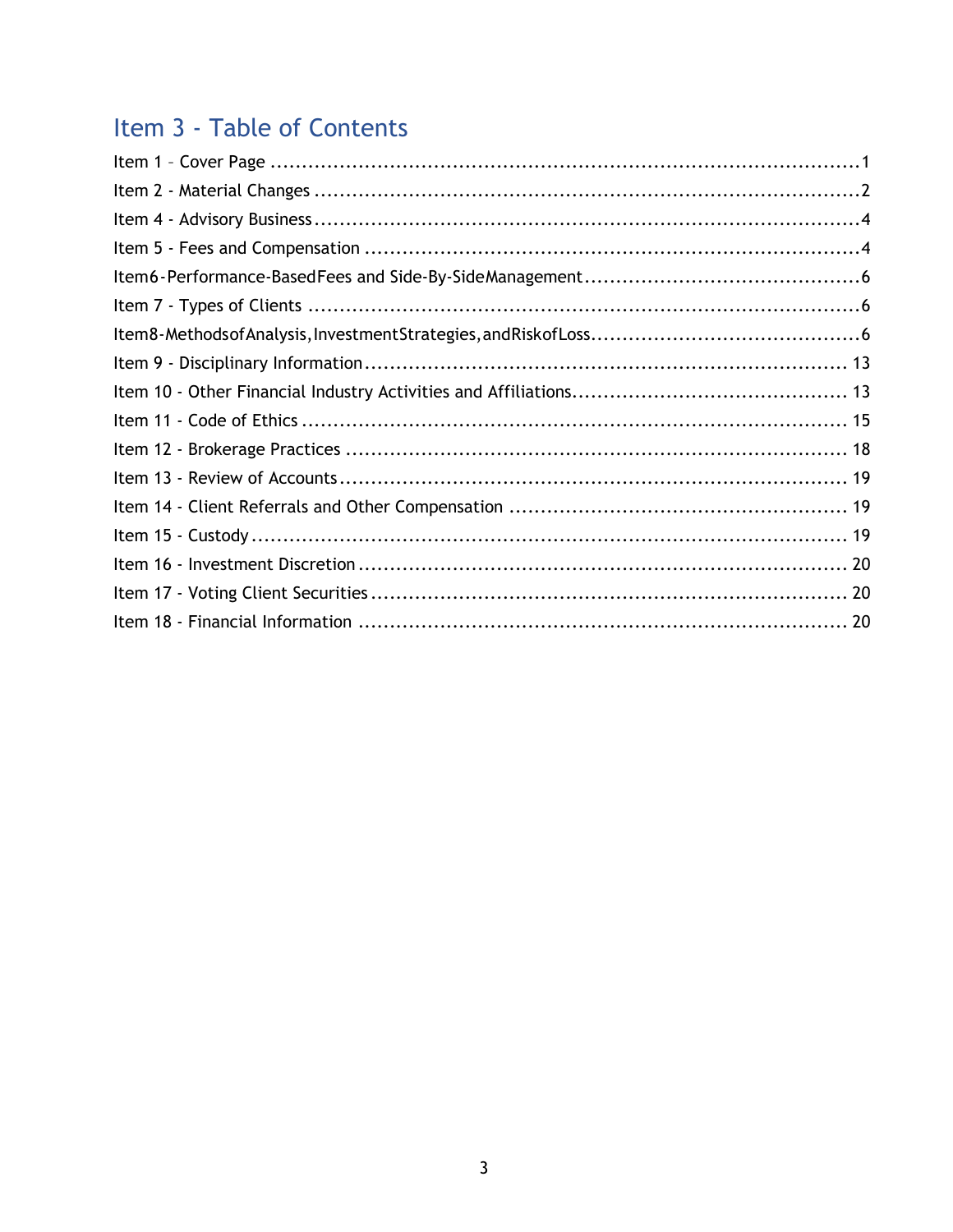### Item 4 - Advisory Business

#### Introduction

Weber Global Management was formed in 2017; its principal owners are Christopher P. Weber and Briton K. Hill. Weber Global Management provides advisory services to individuals, businesses, and charitable organizations.

#### Services

Weber Global Management tailors its services to the individual needs of each client. Weber Global Management evaluates a client's financial condition and risk-tolerance to customize its investment recommendations to meet the client's stated investment objectives and needs. Weber Global Management may allow clients to impose restrictions on investing in certain securities or types of securities in their account, subject to Weber Global Management's acceptance. Clients may contact Weber Global Management with questions or to give further instructions regarding their accounts. Weber Global does notchargeanadditionalfeeforrespondingtothesetypesofinquiriesordirections fromclients.

#### Portfolio Management

Clients will grant Weber Global Management discretionary authority in their brokerage account and execute the appropriate documents with the account's broker-dealer/custodian. Discretionary authority allows Weber Global Management to enter securities transactions on the client's behalf, determining which securities and the amount thereof to buy or sell in their account(s). Clients will be notified of all transactions by trade confirmations from their broker-dealer/custodian.

Weber Global Management, Inc. had approximately \$116,617,688 in assets under management on a discretionary basis, as of December 31, 2021.

#### Wrap Fee Program

Weber Global Management, Inc. does not offer a wrap-fee program.

### Item 5 - Fees and Compensation

#### Investment Management Services

Weber Global Management charges an annual management fee of 2% of the value of the assets under management (the "Management Fee"). Certain "legacy" clients may be under a different fee schedule as specified in theirrespective client agreement. Fees are negotiable in WeberGlobal's sole discretion.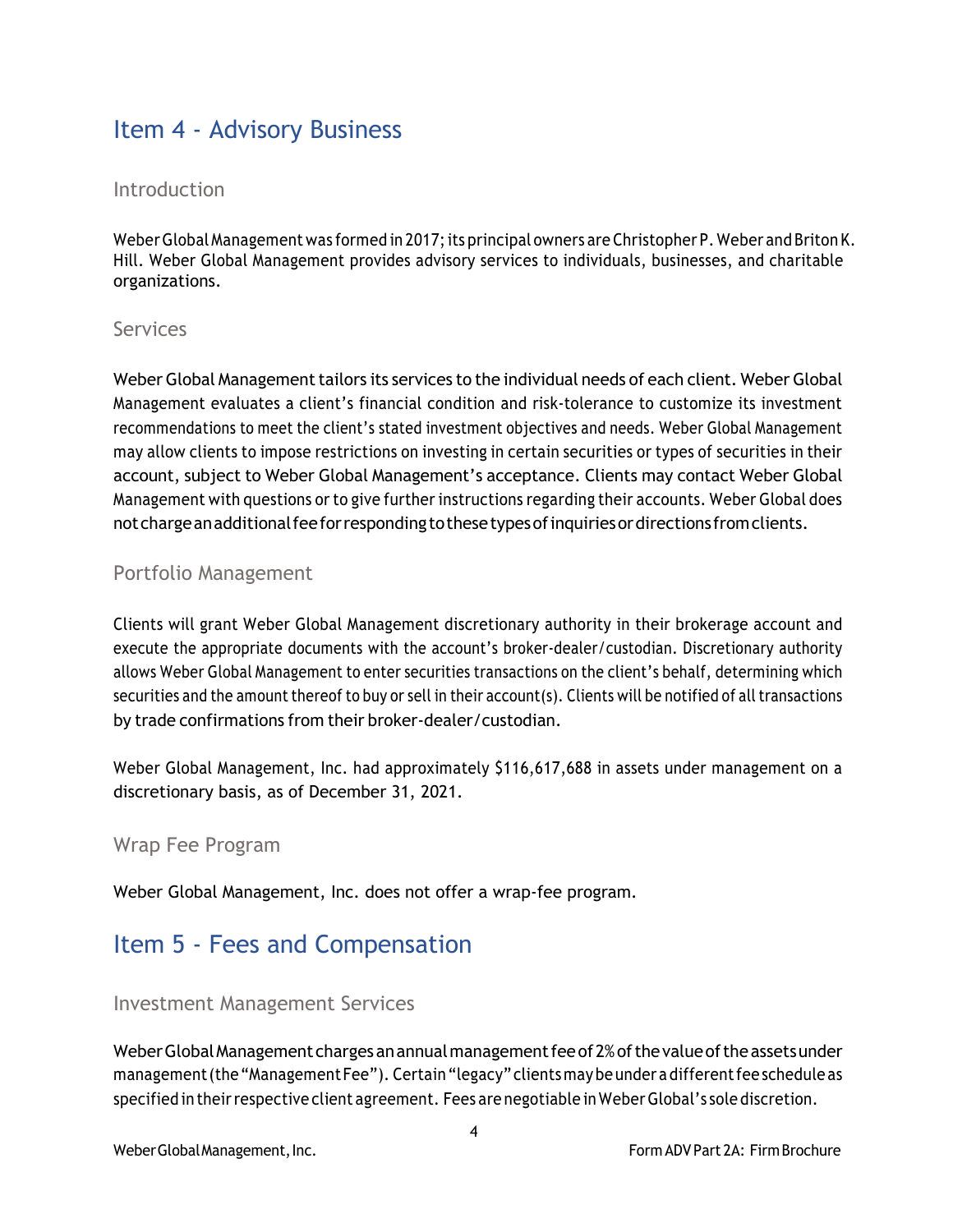The Management Fee is charged on the first business day of each quarter, in advance. The Management Fee is based upon the fair market value of the portfolio assets under management in the account on the first day of the calendar quarter. All assets held in the account will be subject to this fee, including assets such as cash, that are temporarily awaiting investment. If the account is authorized to use margin in the management of the account, such margin is *not* considered in calculating the fair market value of the account for purposes of determining the Management Fee. Because clients are typically permitted to withdraw from the account only at the end of each quarter, refunds are usually unnecessary. If a client withdraws funds before the end of a quarter, the Management Fee will be prorated between the pre- and post-withdrawal net values ofthe client's account and the difference will be refunded to the client.

If a client establishes an account before the end of a quarter, the Management Fee will be prorated based on the number of days remaining in the quarter after (and including) the deposit date. Because the Management Fee is paid in advance, it will be charged to the new account on the date the account is established and usually deducted within two business days.

If a client deposits additional sums into its account, the Management Fee will be prorated between the preand post-deposit net liquidation values of the client's account and the difference between the Management Feechargedatthebeginningofthequarterandtheproratedfeeamountwillbedeductedfromtheclient's account. The remainder will be charged to the client's account on the deposit date and will usually be deducted within two business days.

Weber Global Management requires all clients to allow for the direct deduction of Management Fees from their investment accounts. Clients must provide written authorization to their broker-dealer/custodians so that Weber Global Management can arrange to have its Management Fee automatically deducted from clients' brokerage accounts. Correspondingly, the client's own broker-dealer/custodian will send statements, at least quarterly, to the client that will reflect the advisory fee paid to Weber Global Management. WeberGlobalManagementurges itsclients tocomparetheaccount statementtheyreceive from the custodian to the invoice they receive from Weber Global Management to verify the accuracy of the feespaid.

#### General Information on Fees

Weber Global Management's Fees are exclusive of commissions, transaction fees, and other related costs and expenses which a client may incur. Clients may incur other charges including, but not limited to, custodial fees, transfer taxes, wire transfer and electronic fund fees, currency conversion costs on bonds or other investments denominated in a foreign currency, and other fees and taxes on securities transactions. Such charges, fees, expenses, and commissions are exclusive of and in addition to Weber Global Management's Fees, and the Firm does not receive any portion of these commissions, fees, and costs.

Weber Global Management and its employees are not compensated for management services by anyone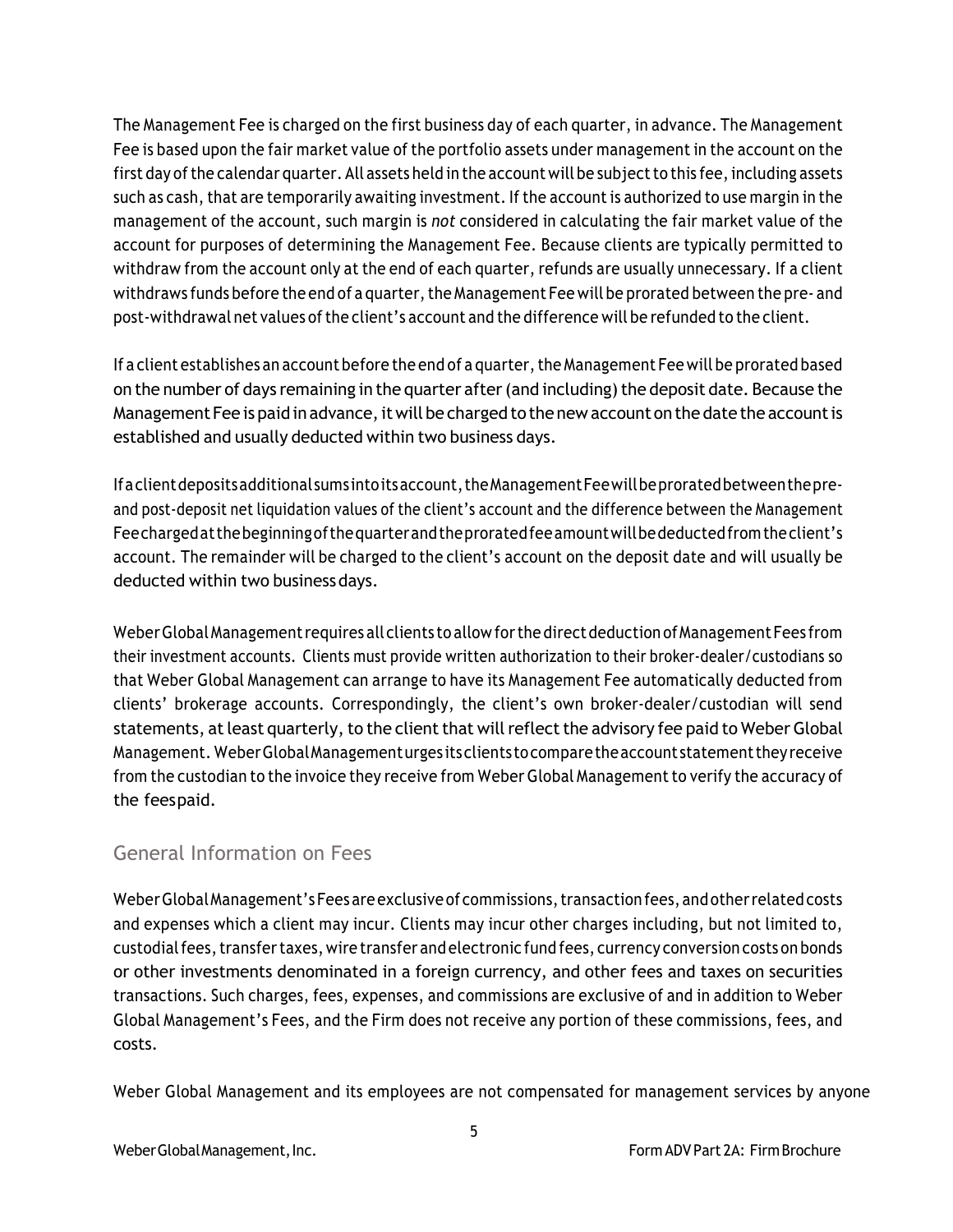other than clients. The Firm and its Supervised Persons do not accept compensation for the sale of securities or otherinvestment products.Clientshave the option to purchase investment products recommended by Weber Global through other brokers or agents that are not affiliated with Weber Global.

Client relationships may exist where the fees are higher or lower than those detailed for Investment Management Services. Fees are negotiable in Weber Global Management's sole discretion. Either party may terminate the agreement at any time by giving thirty (30) days' written notice to the other party. If either party terminates the agreement, any fees will be prorated to the date of termination and all unearned fees will be refunded to the client.

Weber Global Management believes its fees are competitive with fees charged by other investment advisers for comparable services. Comparable services may be available from other sources for a lower fee.

# Item6 - Performance-BasedFees and Side-By-SideManagement

Weber Global Management does not charge performance-based fees (fees based on gains) and clients' accounts are not managed side-by-side any performance-based accounts.

# Item 7 - Types of Clients

Weber Global Management provides Investment Management Services to individuals and businesses. The majority of Weber Global Management's clients are individuals seeking Investment Management Services for their personal accounts. The Firm's business clients consist of entities of various sizes that seek Investment Management Services to further the organizations' interests.

Investment Management Serviceswillberestrictedto individuals (ormultiple accounts inone household) with a minimum value of \$1,000,000. Weber Global Management may waive this minimum for select friends, family, employees, and participants in a retirement plan whose account balance is less than such minimum incases where Weber Global Management provides services to the retirement plan. Certain legacy clients may be under a lower minimum fee structure based upon when the clients' account was established.

# Item 8 - Methods of Analysis, Investment Strategies, and Risk of Loss

Weber Global constructs client portfolios based on the Modern Portfolio Theory, which states that, by employing securities whose price movements have historically low correlations, it is possible to create an efficientportfoliothatcanofferthehighestexpectedreturnforagivenlevelofrisk,oronewiththelowest level of risk for a given expected return. The Firm's practice of the Modern Portfolio Theory does not employ market timing or stock selection methods of investing but rather a long term, buy-and-hold strategy with periodic rebalancing of the account to maintain desired risk levels. The Firm's portfolios contain investment vehicles that are globally diversified, tax-efficient, and low-cost whenever practical. It is common to find a broad range of mutual funds or ETFs within a portfolio, as well as individual stocks, bonds, options, and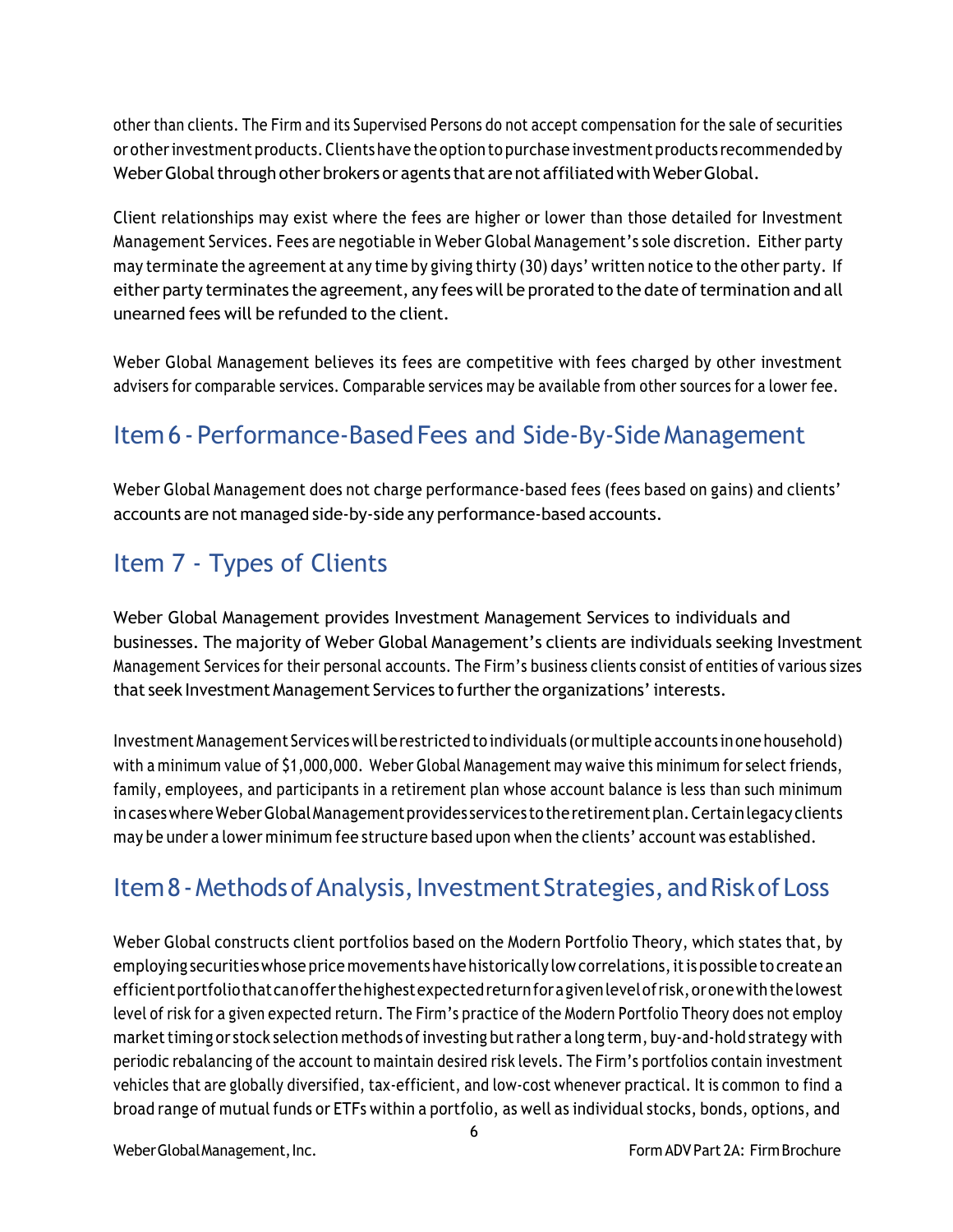#### limited partnerships.

Weber Global Management strategically uses fundamental, technical, and cyclical analysis together in evaluating investment decisions—The Firm does notrely on any one method exclusively because certain changes in conditions or investment objectives might influence the utility of a single method (for example, applying technical analysis exclusively may not prove to be as usefulfor a long-term investment horizon). Weber Global Management uses fundamental, technical, and cyclical analysis to determine the investments in an account pursuant to the underlying Modern Portfolio Theory:

*Fundamental Analysis.* Using fundamental analysis, Weber Global seeks to determine the intrinsic value of equities based on a thorough analysis of the fundamental business factors of the given securities at issue. This includes analysis offinancial statements, earnings, dividends, management structure, competitive advantages, product offerings, competitors, and markets. The Firm evaluates the overall condition of a particularinvestmentin considering profitability and risk.The Firm's strategy in employing fundamental analysis is to perceive the present value of a security based on the underlying company's expected future cash flows and the business factors described above. The Firm's philosophy in applying fundamental analysis is that when equities are priced below their perceived value (as estimated by fundamental analysis), equity holdings should be increased because the Firm hypothesizes that markets are generally efficient, andpriceswillgravitatetowardtheintrinsicvalue.IfthemarketpriceofasecurityisabovewhattheFirm's fundamental analysis suggests is its intrinsic value, equity holdings should not be increased and, where applicable, decreased in order to preempt a price decline as the market for the security gravitates toward its intrinsicvalue.TheriskinherentintheFirm'spracticeofthismethodofanalysis is thatthemarketpricefor asecurity couldfailtomeetexpectationsbasedontheperceivedorintrinsic valueand/orthemarketfora particular security might be inefficient if, for example, investors in the market behave irrationally.

*TechnicalAnalysis.* WeberGlobal Management also uses technical analysis of past market data in seeking to determine the future direction of prices and identify undervalued markets. The Firm charts the movement of investments to identify trends and patterns and considers those trends and patterns in the selectionof securities topurchaseandpricepoints tobuyandsell.TheFirm'sphilosophyinusing technical analysis is that markets generally follow discernible patterns and, where such a pattern can be identified, a prediction can be made regarding the price-movement ofthe market. The Firm's strategy is to increase holdings pursuant to strong upward predictions and mitigate the potential for downside loss by using trailing stop-loss orders. The Firm utilizes trailing stop-loss orders to automatically liquidate a position once losses exceed a certain tolerance—thereby lowering the risk of an unexpected downward trend. There is always the risk that markets will not follow discernable patterns and that even strong predictions might prove to be inaccurate.

*Cyclical Analysis*. Weber Global management combines the effects of technical and cyclical analysis by charting and identifying cyclical patterns in markets that can be strategically used to produce higher returns. The Firm's philosophy in relying on cyclical analysis is that markets generally react in cyclical patterns and that those patterns can be anticipated in many circumstances to provide strong investment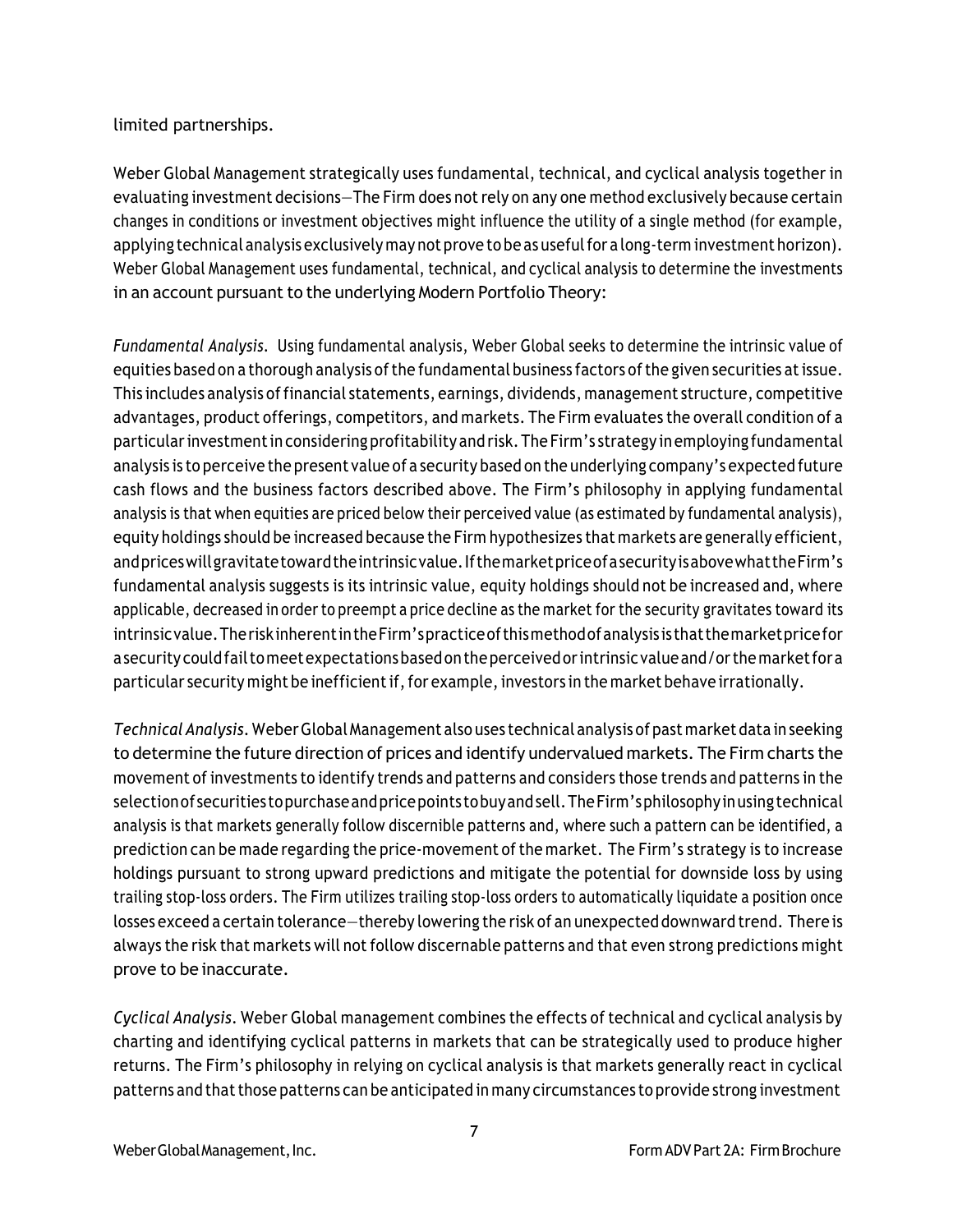opportunities.The Firm's strategy in conducting cyclical analysis is to identify market cycles and account for the possibility that current market forces might disrupt an identified cycle (for example, if a cycle has been widely identified by investors in the market, investor behavior would likely disrupt the cycle as investors react to the perceived opportunity on a large scale). Notwithstanding the Firm's strategic application of cyclical analysis, there is always a possibility that markets will not repeat cyclical patterns or that unanticipated circumstances may result in a cycle's disruption.

#### Investment Management Strategies

There are no specific limits on the types of securities or other instruments in which an account may be invested in, the types of position it may have, or the allocation of its investments by country, sector, company, or asset class (unless the client's Investment Advisory Agreement sospecifies). Thus, a portfolio at various timesmay also include such instruments as fixed income securities (both investment grade and below investment grade), convertible securities, and derivatives (exchange-listed options and over-thecounter contracts such as forward rate agreements and swaps), including those based on individual securities and/or securities indices. Weber Global Management has wide latitude to change its emphasis or objectives, all without obtaining approval. A portfolio's assets may at times be fully invested in securities and at other times be held primarily in cash or cash equivalents.

#### Material Risks

Investing in securities involves risk ofloss that clients should be prepared to bear. Clients should not assume that their account will be profitable or that future returns will be positive and that there are risks associated with investing including total loss of investment. Despite employing fundamental, technical, and cyclical analysis, investment tools like trailing stop-loss orders, and constructing portfolios based on the Modern Portfolio Theory, any investment in securities carries market risk and investors may lose their principal investments.

The market for stocks and other securities held in a client's account tends to be volatile and an account is consequentlyexposedtomaterialriskofcapitalloss. WeberGlobalManagementattempts tomitigatethe overall risk of the portfolio through, among other things, position size limits, diversification and hedging (i.e., holding both long and short positions, or purchasing derivatives to hedge a position's exposure). At the security level, Weber Global Management monitors each position's exposure to company, industry, and otherriskfactors.WeberGlobalManagementaims toavoidpositions inwhichtherisksoutweighthe potentialrewards—buttheFirm's attempts tomitigaterisk arenotfailsafeanditisanticipatedthatriskof capitalloss will continue to be an inherent part of Weber Global Management's investment strategy.

#### Investment Risks

*Overall Investment Risk*. All securities investments risk the loss of capital. The nature of the securities to be purchased and traded by an account and the investment techniques and strategies to be employed in an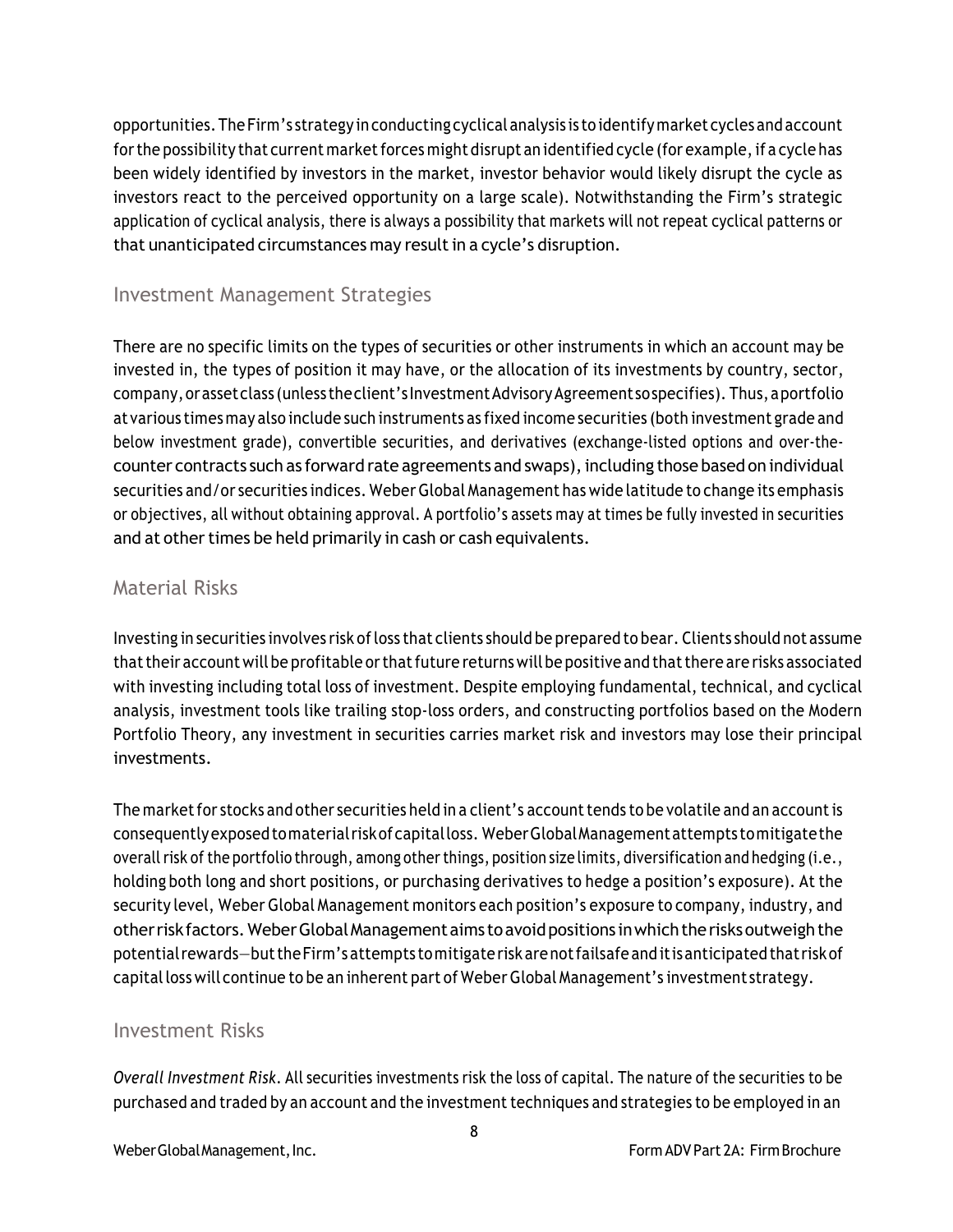effort to increase profits may increase this risk. There can be no assurance that an account will not incur losses. Many unforeseeable events, including, without limitation, actions by various government agencies and domestic and international political events, may cause sharp market fluctuations.

*Economic Conditions.* Changes in economic conditions, including, without limitation, interest rates, inflation rates, employment conditions, competition, technological developments, political and diplomatic events and trends, tax laws and innumerable other factors, can affect substantially and adversely the business and prospects of an account.None ofthese conditions is within WeberGlobal's control and no assurances can be given that Weber Global will anticipate these changes.

*Informational Risk*. Weber Global Management selects investments for an account based, in part, on the information and data filed by the issuers of such securities with various government agencies or made directly available to Weber Global by the issuers of securities orthrough other sources. Although all such information and data is evaluated and independent corroboration is soughtwhen considered appropriate and reasonably available, Weber Global Management is not in a position to confirm the completeness, genuineness, or accuracy of such information and data, and in some cases, complete and accurate information is not readily available.

*Equity Securities.* The equity and equity-linked securities in which an account invests will be subject to general movements in the stock market and the value fluctuations of each issuer's stock. Equity security prices fluctuate for several reasons, including changes in the financial condition of a particular issuer, investors' perceptions of the issuer's industry, the general condition of the relevant stock market, changes in interest rates, or when political or economic events affecting the issuers occur.

*Debt Securities.* An account may invest in debt or other fixed-income securities. These securities are generally bonds or other debt instruments that issuers use as a means of borrowing money. The issuer generally pays the investor a fixed, variable, or floating rate of interest and, at the maturity of the instrument, must repay the amount borrowed. Some debt securities (e.g., zero-coupon bonds) do not pay current interest, but are sold at a discount to their face values. Debt securities have varying levels of sensitivity to changes in interest rates and varying degrees of credit quality. Assuming other factors remain constant (e.g., the creditworthiness of the issuer), bond values generally rise (increase in value) when interest rates fall, and bond values generally fall (decrease in value) when interest ratesrise.

*Disruption Events*. WeberGlobal Management's ability to perform its obligations to clients may be materially and adversely affected by certain disruption events beyond its control (each, a "Disruption Event"). The following is a non-exhaustive list of possible disruption events, but is not intended to be an exhaustive list of all Disruption Events that may occur:

- A suspension, absence or material limitation of trading in the assets, or option contracts relating to the assets in their primary market
- The assets of the account cease to or do not trade on the primary market for such assets for any reason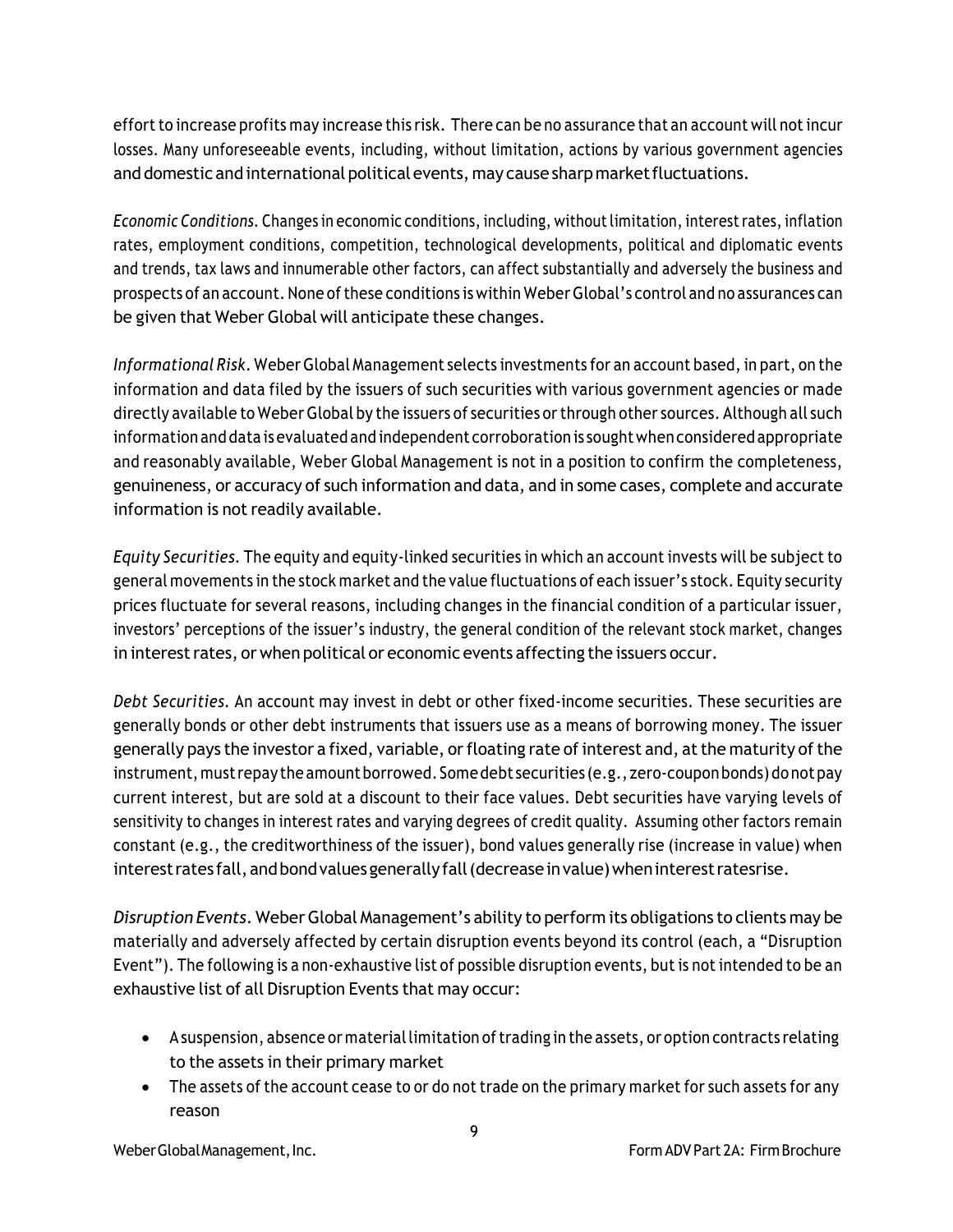- The inability of or any other failure by any third-party service provider to deliver any information (whether financial or otherwise) necessary for Weber Global Management to perform its obligations to the account(s)
- Anyfailureofthecomputer systemsortechnologyplatformusedtoperformobligations toclients; or
- Any disruptive event such as disruptions of electrical power, computer virus infections, general software or hardware failures, severe weather, natural disasters, terrorist activities, wars or any similar events that are beyond reasonable control.

*Money Market Instruments*. Investment of all or a significant portion of an account's assets in money market instruments could prevent the account from achieving its investment objective. Money market instruments, like all debt securities, face the risk that the securities will decline in value because of changes in interest rates. The prolonged low interest rate environment has pressured returns on money market mutual funds. In this environment, there has been some concern about money market mutual funds "breaking the buck", a situation in which the net asset value of a money market mutualfund falls below U.S. \$1 per share. Breaking the buck can occur if some of the money market mutual fund's investments experience significant losses, or if the fund's investment income declines below operating expenses. Should an account make investments in money market mutual funds that break the buck, the account would experience losses on such investments.

*Portfolio Turnover*. Certain of Weber Global Management's investment techniques may (i) produce higher than normal portfolio turnover, which would generate additional brokerage commissions and expenses for an account; (ii) act to reduce an account's investment gains or create a loss for clients; and (iii) resultin taxable costs for clients depending on the tax provisions applicable to them. The amount of portfolio activity will not be a limiting factor when making portfolio decisions. The transaction costs associated with a high level of trading will be borne by an account regardless of its profitability.

*Non-Diversification and Concentration*. Weber Global Management has not adopted any specific policies or restrictions regarding diversification or concentration of client investments among different issuers or types of securities except as set forth in an Investment Management Agreement. In this regard, Weber Global reserves the right, consistent with an account owners' investment objectives and policies, to concentrate investments among a limited number of issuers and/or types of securities if in certain circumstances it determines suchactionisappropriate.Concentrationofinvestments inalimitednumberofissuersand/or securities would expose an account to a greater degree of investment risk than if its investments are less concentrated in a limited number of issuers and/or securities.

*Short Selling*. Weber Global may sell securities short depending on how the account is managed. In a short sale, the client sells securities it does not own, in the hope that the market price will decline and that the client will be able to buy replacement securities later at a lower price. To accomplish this, the client borrows thesecurities fromabrokerorotherthirdparty,"closes"thepositionby"returning"thesecurity(buyinga replacement security on behalf of the lender). The obligation to replace the borrowed securities does not typically have a specified "maturity" date and the lender generally may require replacement of the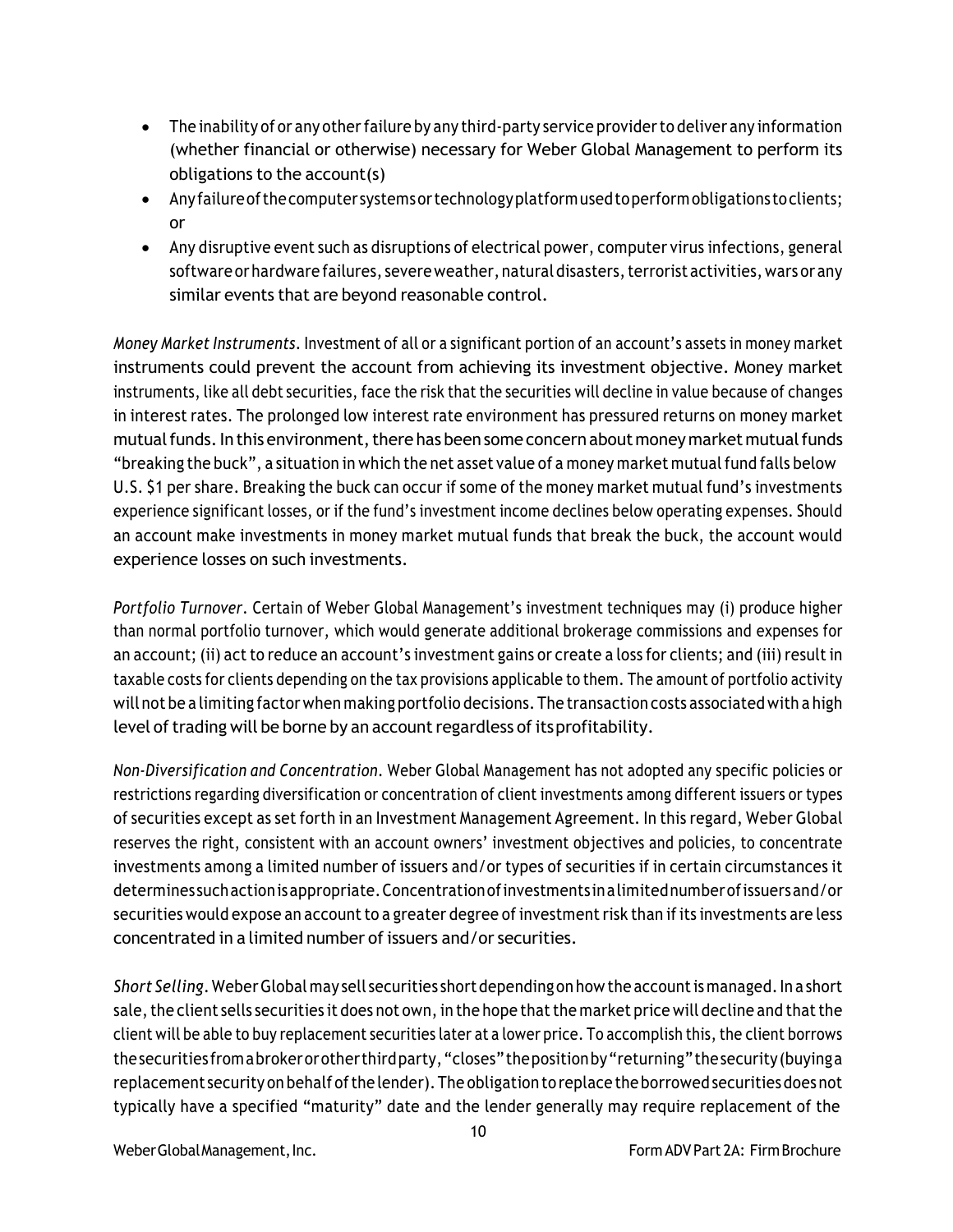securities whenever it chooses. A short sale theoretically involves the risk of unlimited loss because the price at which the client must buy "replacement" securities could increase without limit. As collateral for its replacement obligation, the client is generally required to leave the proceeds of its short sales with the brokerthateffectedthetransactionsanddeliveranadditionalamountofcashorothercollateraluponthe lender's request if the amount of the client's liability increases due to increases in a security's price or decreases in the value of the existing collateral. The lender for the short sale will ordinarily be the account's prime broker and, ordinarily, all the account's assets will serve as collateral. If that were to occur, the prime broker would likely cause the client to "buy in" or "close" some or all of its short positions, likely at a time and on terms that are adverse to the client. There can be no assurance thatthe client will not experience losses on short positions or that it will have long positions that appreciate enough to offset any such losses.

*Interest Rate Risk*. The value of the debt securities (and related investments) in a portfolio may fluctuate with changes in interest rates. When interest rates rise, prices of debt securities generally fall, and when interest rates fall, debt securities generally increase in price. Usually the prices of debt securities that must berepaidoverlongertimeperiodsfluctuatemorethanthepricesofshorter-termdebtsecurities.

*Default Risk; Credit Risk*. An account's performance could be adversely affected if issuers of debt instruments in which the account has an interest (or as to which it has entered into credit related derivatives contracts) default on those instruments (eitherthrough payment default or otherevents that constitute a default as defined in the relative agreements) of if events occur that reduce the creditworthiness of those issuers. If a bond or other debt instrument were to become subject to such an event, the value of the instrument could be significantly reduced, conceivably to zero.

*Leverage*. WeberGlobalManagement may employ investmentleverage by using the available margin in a client's account pursuant to the client's margin agreement with his or her respective brokerage and RegulationT(12C.F.R.§220.1*etseq*.).WeberGlobaldoesnotseparatelynegotiatetheborrowingoffunds from banks or other institutions on behalf of clients. Leveraging by means of borrowing/margin may exaggerate the effect of any increase or decrease in the value of an account's assets, and money borrowed will be subject to interest and other costs (which may include commitment fees and/or the cost of maintaining minimum average balances), which may or may not exceed the income received from the instrumentspurchasedwith borrowed funds. Similarly, certain investment strategies involving the use of derivatives may have the effect of creating a leveraged transaction. Leverage can increase the risk of an investment, but it also offers the potential for higher returns.

*Limited Liquidity ofCertain Investments*.WeberGlobalManagement may investin securities that, atthe time they are acquired, may not be immediately resold by the account orthat may become illiquid after purchasebytheaccount. Thesemayincluderestrictedstockastowhichtheaccounthasregistrationrights andwarrantsas towhichitdoesnot(althoughtheaccountmayhaveregistrationrightsas totheunderlying stock). The account also may own securities that, while not subject to resale restrictions, are relatively illiquid, e.g., because the security is thinly traded. The account may own securities that are relatively liquid when acquired but that become illiquid after it invests. The account may not be able to liquidate illiquid securities positions if the need were to arise—rapid sales of illiquid securities could depress their market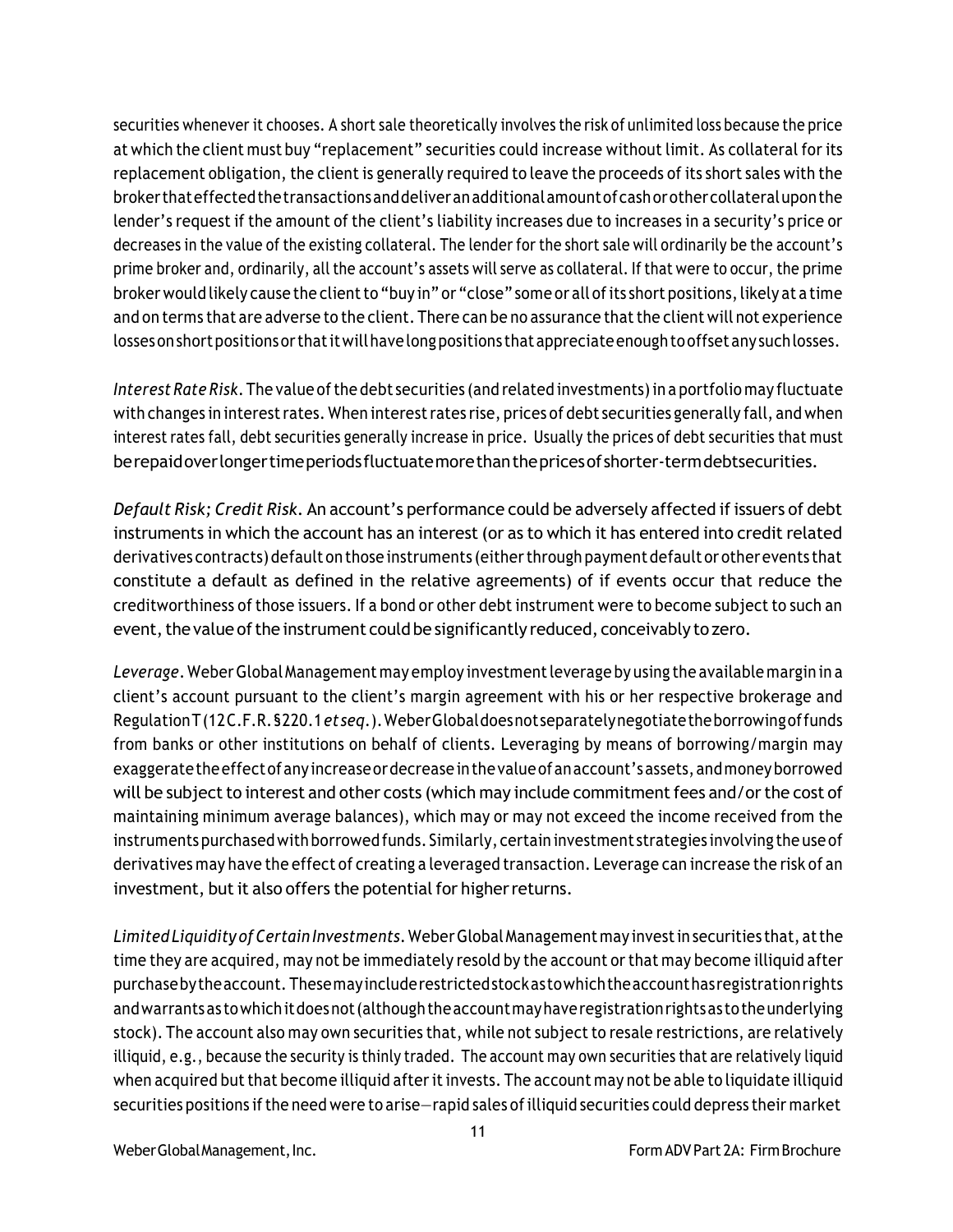value, reducing the account's profits, or increasing its losses, in the positions. Weber Global may, in limited circumstances, buy these types of "worthless securities" out of client accounts to facilitate the liquidation of such positions. For more information on Weber Global Management's policies limiting these types of transactions, see "PrincipalTransactions" discussed belowin Item 11 -Code ofEthics.

*Small Capitalization Securities*. An account may invest a portion of its assets (either directly or through derivative securities) in the debtinstruments (convertible securities, bonds, or other debt securities) of companies with relatively small market capitalization. These securities can involve higher risks in some respects than investments in larger companies. For example, prices of small-capitalization and even some medium-capitalization stocks are often more volatile than prices of large-capitalization stocks, which can affectthedebtinstruments, andtherisk ofbankruptcyorinsolvency ofmany smaller companies (withthe attendant losses to investors) is higher than for larger, "blue-chip" companies.

*Institutional Risk and Custodial Risks*. The institutions, including brokerage firms and banks, with which Weber Global Management does business, or to which securities have been entrusted for custodial and prime brokerage purposes, may encounter financial difficulties that impair the operational capabilities or the capital position of an account. Brokers may trade with an exchange as a principal on behalf of an account in a "debtor-creditor" relationship, unlike other clearing broker relationships, where the broker is merely a facilitator of the transaction. Such broker could, therefore, have title to all of the assets of the account (for example, the transactions which the broker has entered into on behalf of the account as principal as well as the margin payments which the account provides). In the event of such broker's insolvency, the transactions which the broker has entered into as principal could default and the account's assets could become part of the insolvent broker's estate, to the detriment of the account. In this regard, account assets may be held in "street name" such that a default by the broker may cause the account's rights to be limited to those of an unsecured creditor.

*Valuation*. Weber Global Management's custodian broker, Interactive Brokers, determines the value of securities held in client accounts, whether or not a public market exists for such instruments. If Interactive Brokers' valuation is inaccurate, Weber Global might receive more compensation than that to which it is entitled.

*Taxes*. Weber Global Management's activities could cause adverse tax consequences to clients, including liability for interest and penalties.

*Conflicts AmongAccounts.* WeberGlobalManagement and its affiliates may spend time on activities that compete with an accountwithout accountability to clients,including investing for other clients and their own accounts. If Weber Global Management receives better compensation and other benefits from managing one account versus another, it has an incentive to allocate more time to those other activities. These factors could influence Weber Global not to make investments on an account's behalf even if such investments would benefit that account.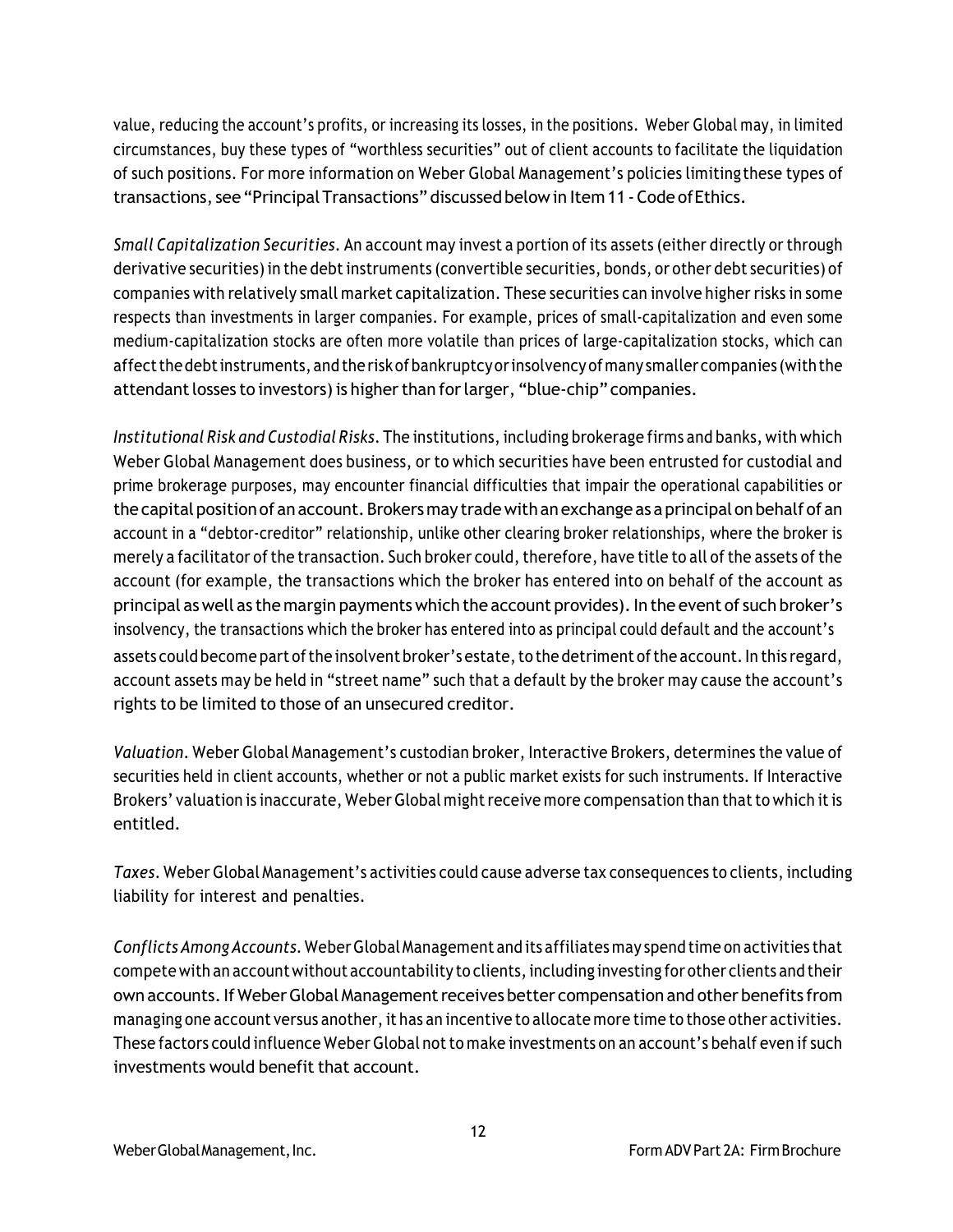Theforegoing listofrisk factorsdoesnotpurporttobeacompleteenumerationorexplanationoftherisk of investing with Weber Global Management. Clients and prospective clients should carefully read the entire Investment Management Agreement, including the potential conflicts of interest described in the above section, as wellas other materialsthat maybe provided, and consultwith their ownadvisers with regard to investment risks.

*Geopolitical Risk*: Geopolitical and other events (e.g., war or terrorism) may disrupt securities markets and adversely affect global economies and markets, thereby decreasing the value of an account's investments. Sudden or significant changes in the supply or prices of commodities or other economic inputs such as oil may have material and unexpected effects on both global securities markets and individual countries, regions, sectors, companies, or industries, which could significantly reduce the value of an account's investments. War, terrorism, and related geopolitical events have led, and in the future may lead, to increased short-term market volatility and may have adverse long-term effects on U.S. and world economies and markets generally.

### Item 9 - Disciplinary Information

Neither Weber Global Management nor any of its related persons (including management and IA Reps) have had any legal or disciplinary events to report.

### Item 10 - Other Financial Industry Activities and Affiliations

Weber Global Management is not affiliated with or registered as a broker-dealer, nor does it have an applicationpendingtobecomeregisteredasabroker-dealer. WeberGlobalManagementisnotregistered as a futures commission merchant, commodity pool operator, or a commodity trading advisor nor does it have an application pending to register as any of the foregoing.

Weber Global Management and its management persons do not have any special arrangements or relationships with a municipal securities dealer, a government securities dealer or broker; an investment company or other pooled investment vehicle (e.g., mutual fund, private fund, etc.), another investment adviser or financial planner; a futures commission merchant, commodity pool operator, or commodity trading advisor; a banking or thrift institution; a pension consultant; a real estate broker or dealer; or a sponsor or syndicator of limited partnerships. Weber Global Management does not recommend or select other investment advisers for its clients and, thus, no conflicts of interests arise therefrom.

Briton K. Hill does not have an application pending to become registered as a broker-dealer representative, futures commission merchant, commodity pool operator, or a commodity trading advisor.

Christopher P. Weber does not have an application pending to become registered as a brokerdealer representative, futures commission merchant, commodity pool operator, or a commodity trading advisor.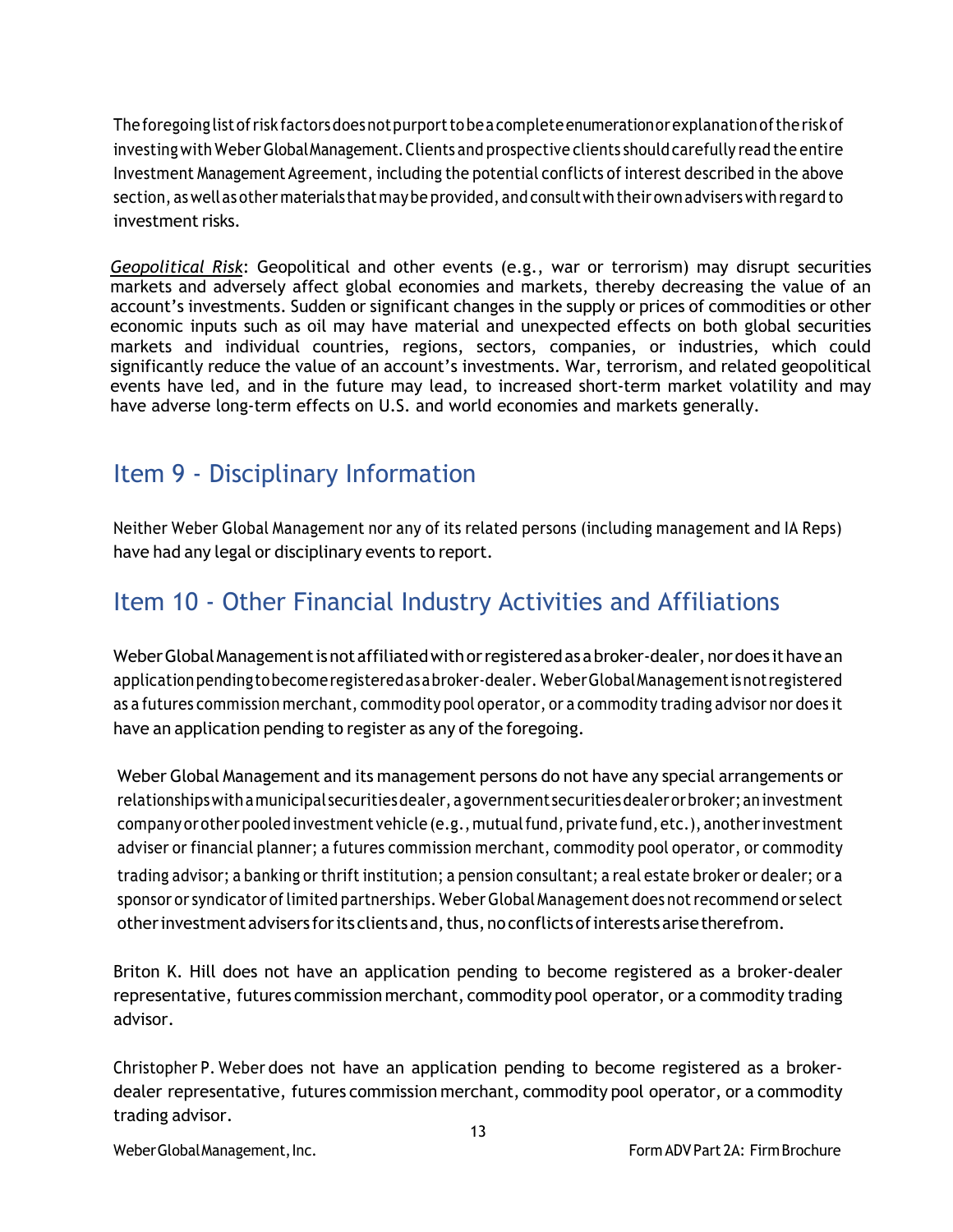Christopher P. Weber separately publishes a market-research based newsletter called the *Weber Global Opportunities Report* that may use similar methods of analysis as Weber Global Management. Mr. Weber authors this publication as a sole proprietor and all subscribers, regardless of whether they are clients of Weber Global Management, pay a subscription fee to him and not to Weber Global Management. Subscription fees to the *Weber Global Opportunities Report* are entirely separate and distinct from the fees of Weber Global Management. Clients of Weber Global Management who are also subscribers to Mr. Weber's newsletter receive no special benefits regarding the investment management services of Weber Global Management.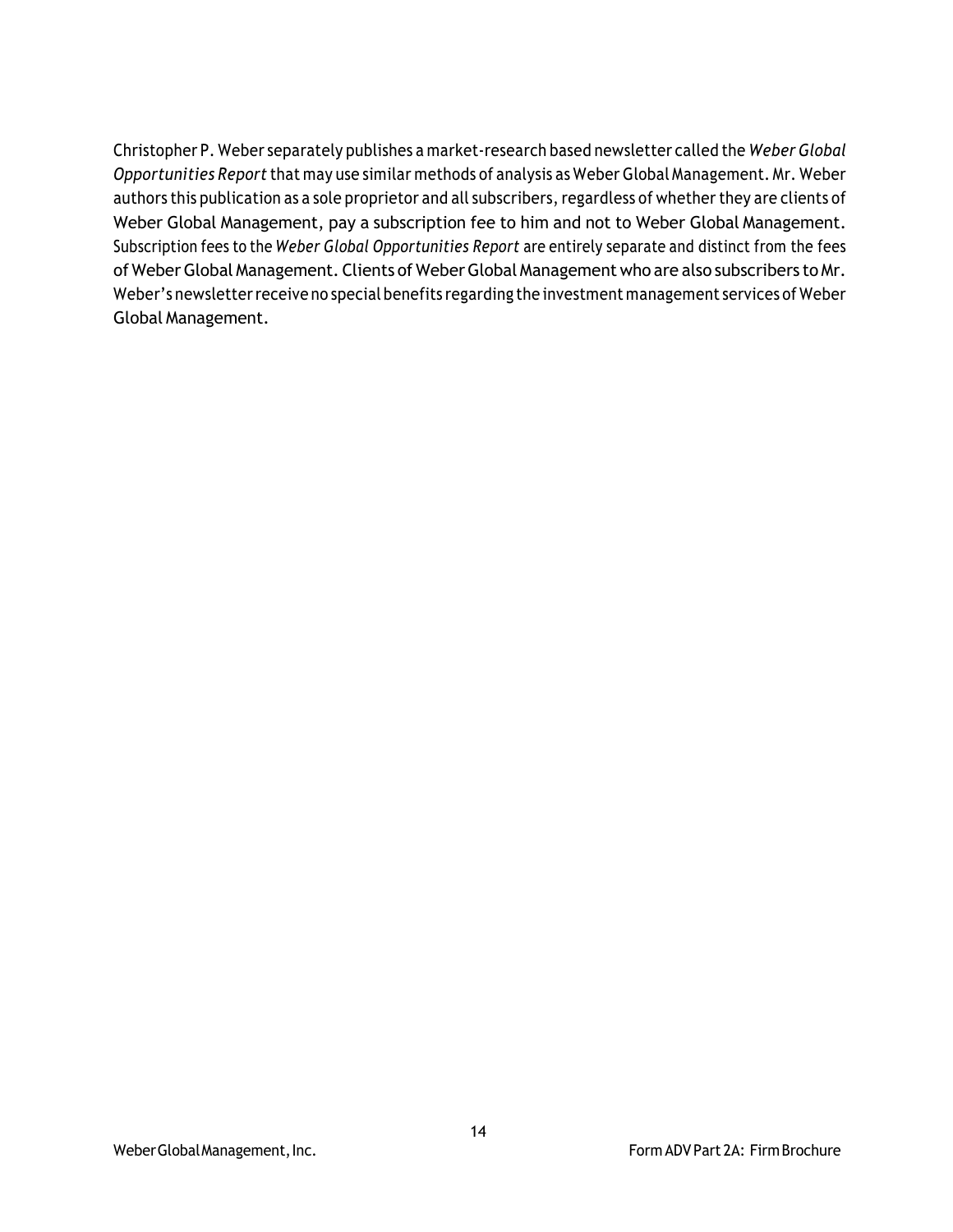# Item 11 - Code of Ethics

Weber Global Management has a Code of Ethics that promotes the fiduciary duty of Weber Global and its IAReps.TheCodeofEthicsarticulates theimportanceoftrustasafoundation totherelationshipbetween aninvestmentadviseranditsclientsandestablishespoliciesandprocedures to ensure that Weber Global Management and its IA Reps place client-interests first. The Code of Ethics requires thatWeberGlobal Managementandits IARepsadheretoallapplicablesecuritiesandrelatedlaws and regulations. A copy of Weber Global Management's Code of Ethics is available to any client or prospective client upon request. To request a copy, please send an email to Briton@weberglobal.com or call us at (385) 368- 7690.

### Participation or Interest in Client Transactions and Personal Trading

Weber Global Management representatives (e.g., IA Reps, employees, officers, and/or directors) are prohibited from using non-public information regarding portfolio holdings or client transactions for their personalbenefit. Specifically, such persons are prohibited from using advance knowledge to trade ahead of or otherwise benefitfrom such knowledge. WeberGlobalManagementrepresentatives are required to submit or provide access to all account statements and trade confirmations from outside brokerage accounts to Weber Global Management. Additionally, such persons must disclose all securities accounts they own or control after their hire date and review and confirm the accuracy of those accounts during their employment.

#### Recommendations Involving Material Financial Interests

Weber Global Management does not recommend the purchase or sale of securities in which it has a material financial interest. The Advisor will not engage in any principal transactions (i.e., trade of any security from or to the Advisor's own account) or cross transactions with other Client accounts (i.e., purchase of a security into one Client account from another Client's account[s]). In addition, the Advisor does not act as the general partner of a fund or advise any investment company. Weber Global does not have a material interest in any securities traded in Client accounts.

### Investing Personal Money in the Same Securities as Clients

Representatives of Weber Global Management (e.g., IA Reps, employees, officers, and/or directors) or related persons may buy or sell securities themselves that they also recommend to clients. This may provide anopportunityforrepresentativesofWeberGlobalManagementorrelatedpersons tobuyor sellthesame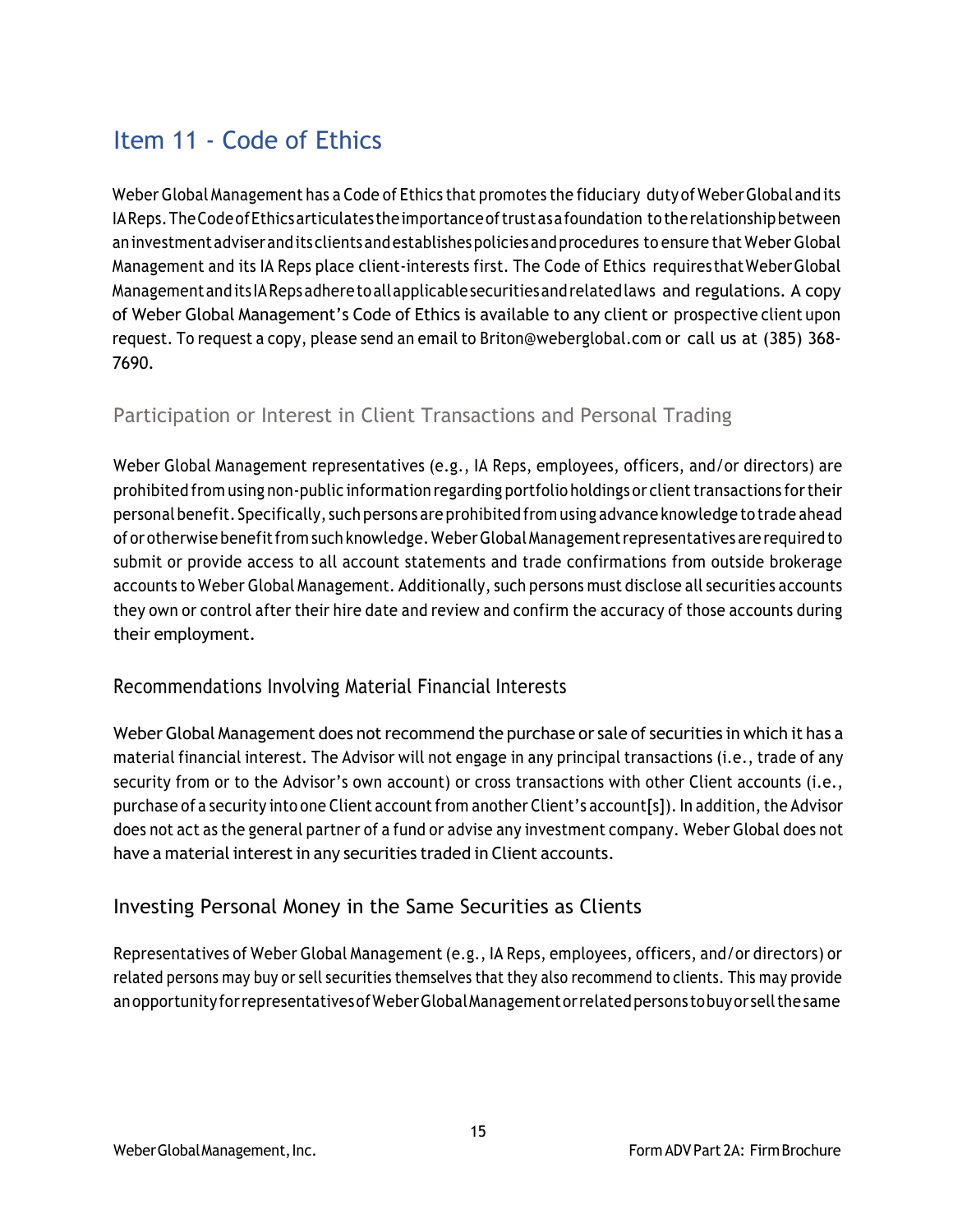securities before or after recommending the same securities to clients, thereby profiting themselves from the recommendation. Such transactions result in a conflict of interest. Weber Global has a policy of prioritizing client trades before trades of its representatives and will always transact client business before its own when similar securities are being bought or sold.

### Trading Securities At or Around the Same Time as Clients' Securities

Representatives of Weber Global Management (e.g., IA Reps, employees, officers, and/or directors) or related persons may buy or sell securities for themselves at or around the same time as clients. This may provide an opportunity forrepresentatives of WeberGlobal Management orrelated persons to buy or sell securities before or after recommending securities to clients, thereby profiting themselves from the recommendation. Such transactions can result in a conflict of interest. Weber Global has a policy of prioritizing client trades before trades of its representatives and will always transact client business before its own when similar securities are being bought or sold at or around the same time as clients'securities.

### Principal Transactions & Agency Cross Transactions

It is Weber Global Management's policy that the Firm generally will not affect any principal transactions for client accounts. Principal transactions are generally defined as transactions where an adviser, acting as principalforitsownaccountortheaccountofanaffiliatedbroker-dealer,buys fromor sellsanysecurityto an advisory client. Weber Global may engage in principal transactions only in limited circumstances where itelects tobuyworthless securitiesoutof client accounts tofacilitatetheliquidation of such positions.

Weber Global Management will not permit agency cross transactions between client accounts. An agency cross transaction is defined as a transaction where a person acts as an investment adviserin relation to a transaction in which the investment adviser, or any person controlled by or under common control with the investment adviser, acts as broker for both the advisory client and for another person on the other side of thetransaction.

### Allocating Investment Opportunities

Because Weber Global may manage accounts using more than one strategy and with different fee structures, there may be conflicts of interest over its time devoted to managing any one account and allocating investment opportunities among all accounts that it manages. For example, Weber Global Management selects investments for each client based solely on investment considerations for that client. Different clients may have differing investment strategies and expected levels oftrading. Weber Global Management may buy or sell a security for one type of client but not for another or may buy (or sell) a security for one type of client while simultaneously selling (or buying) the same security for another type of client. WeberGlobal Management attempts to resolve all such conflicts in a mannerthatis fairto all of itsclients. WeberGlobalmaygiveadviceto,andtakeactiononbehalfof,anyofitsclients thatdiffers from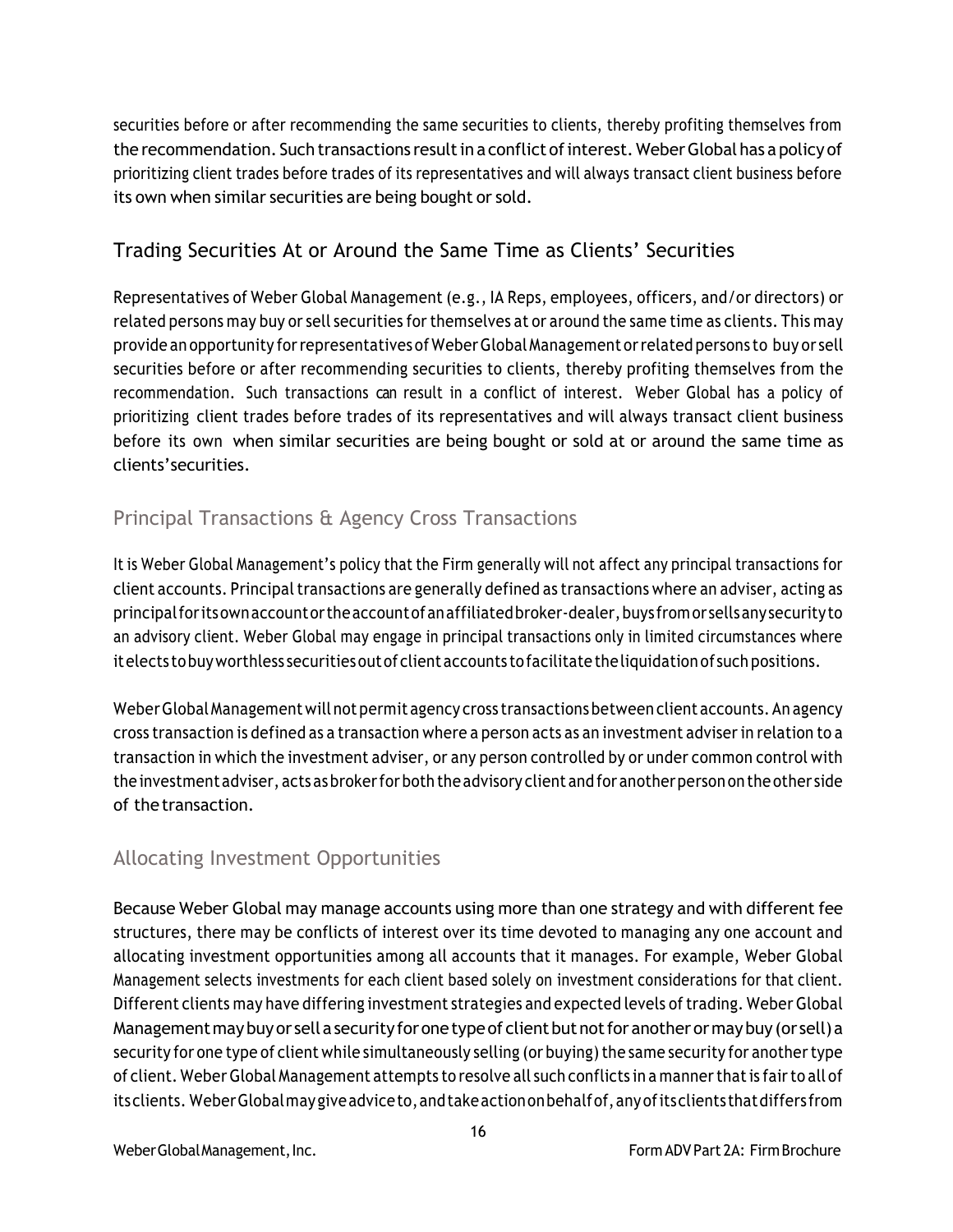the advice that it gives or the timing or nature of action that it takes on behalf of any other client, but it is the Firm's policy to allocate investment opportunities to its clients fairly and equitably over time to the extent practicable. Weber Global Management is not obligated to acquire for any account any security that Weber Global or its officers, managers, members, or employees may acquire for its or their own accounts or for any other client if, in the Firm's absolute discretion, it is not practical or desirable to acquire a position in such security for that account.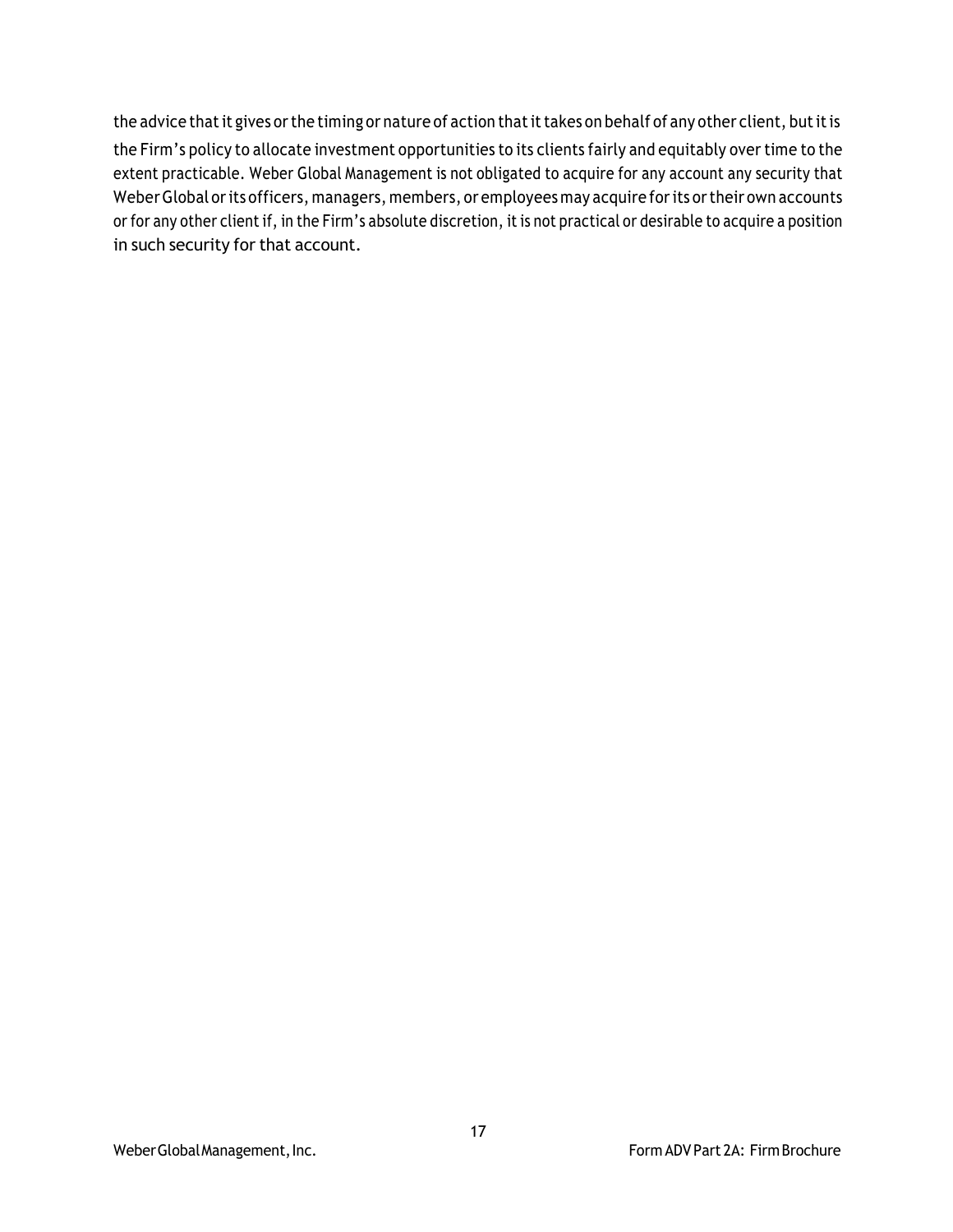# Item 12 - Brokerage Practices

Weber Global Management's fiduciary obligations to its clients require that it obtain best execution of its clients' transactions. Weber Global Management utilizes TD Ameritrade and Interactive Brokers as the custodians of client accounts.

#### Research and Other Soft Dollar Benefits

Weber Global participates in the TD Ameritrade Institutional program. TD Ameritrade Institutional is a division of TD Ameritrade, Inc. ("TD Ameritrade") member FINRA/SIPC/NFA that is an independent, unaffiliated, SEC-registered broker dealer. TD Ameritrade offers to independent investment advisors, services which include custody of securities, trade execution, clearance, and settlement of transactions. Weber Global receives research benefits from TD Ameritrade through its participation in the program that are of value to it but benefit all of Weber Global's clients and fall within the Safe Harbor provisions.

There isnodirectlinkbetweenAdvisor'sparticipation in the program and the investmentadvice it gives to its Clients, although Advisorreceives economic benefits through its participation in the program that are typically not available to TD Ameritrade retail investors.

Aspart of its fiduciary duties to clients, Advisor endeavors at all times to put the interests of its clients first. Clients should be aware, however, that the receipt of economic benefits by Advisor or its related persons in and of itself creates a potential conflict of interest and may indirectly influence the Advisor's choice of TD Ameritrade for custody and brokerage services.

#### Directed Brokerage

Currently, Weber Global Management selects TDAmeritrade andInteractive Brokers for brokerage services for brokerage of clients' accounts. While Weber Global can work with any brokerage, it believes that the brokers selected provides competitive pricing and best execution forits clients.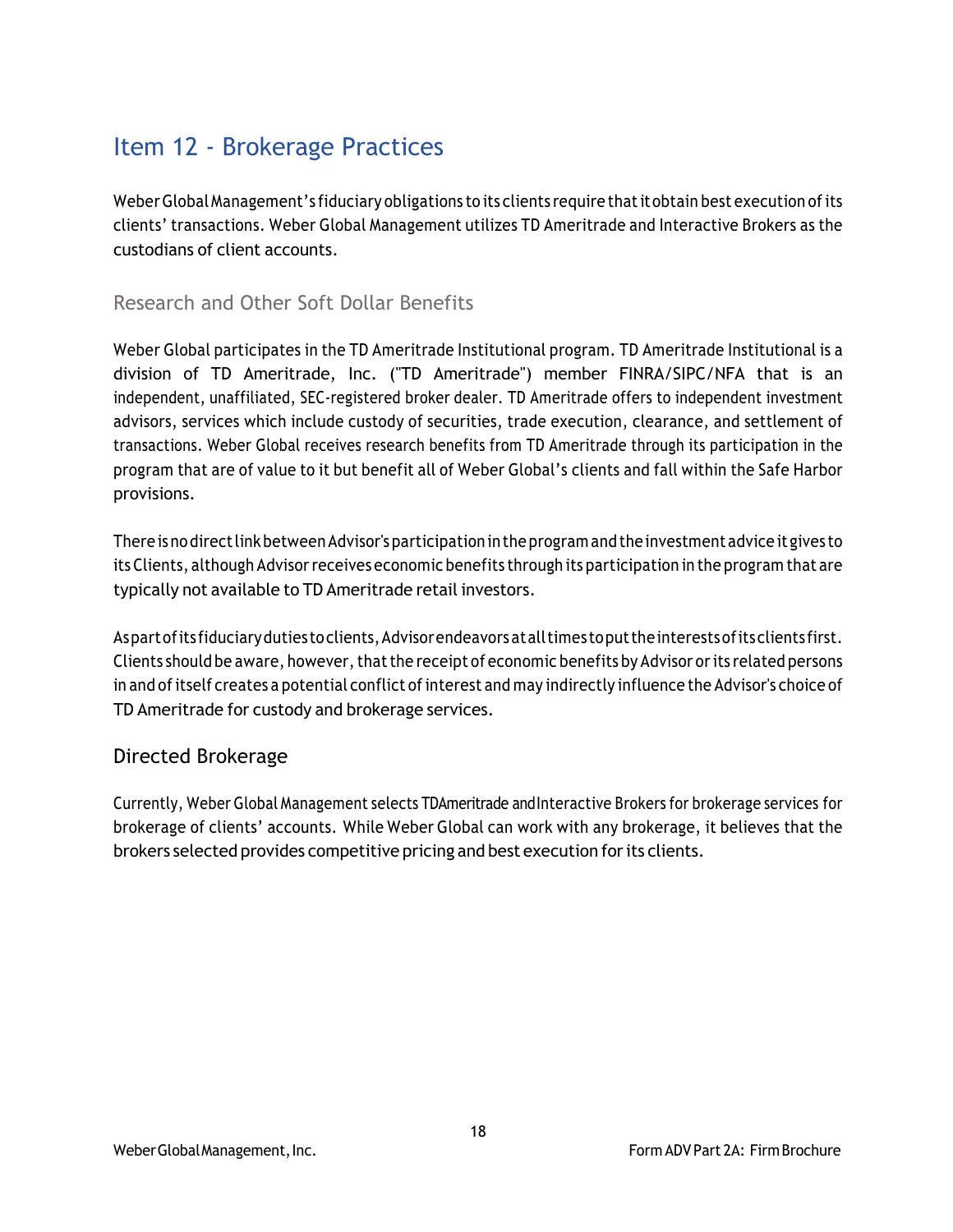### Trade Aggregation

Weber Global Management may aggregate securities sale and purchase orders for a client with similar ordersbeingmadecontemporaneouslyforotheraccounts thatWeberGlobalmanagesorwithaccountsof its affiliates. Insuch event, Weber Global may charge or credit a client the average transaction price of all securities purchased or sold in such transactions. As a result, however, the price may be less favorable to the client than it would be if Weber Global were not executing similar transactions concurrently for other accounts.

# Item 13 - Review of Accounts

Clients receive account statements directly from their account custodians. Clients should always take care to review their statement. WeberGlobalManagement does not provide regularreports to clients. Mr.Hill periodically, but no less than annually, reviews accounts to ensure recommendations and trading activity is done in accordance with the client's stated objectives.

# Item 14 - Client Referrals and Other Compensation

Weber Global Management does not rely on any broker for client referrals. Weber Global Management does not receive any economic benefit from non-clients for providing investment advisory services and does not compensate any third parties for client-referrals.

### Item 15 - Custody

Independent broker-dealers and custodians maintain client accounts. Weber Global Management will not have physical custody of client assets, monies, or securities. However, because Weber Global Management may withdraw advisory fees directly from client accounts (as described in Item 5 – Fees and Compensation), Weber Global Management is considered to have custody in a limited capacity. This custody is due solely to the direct withdrawal of fees. Weber Global Management has enacted the following safeguards in connection with its practice of directly debiting its fee from clients' accounts:

• Weber Global Management obtains written authorization from the client to deduct advisory fees from the accountin the client's signed advisory agreement with the firm; accounts are held at an independent qualified custodian; and each time a fee is directly deducted from a client's account the Firm concurrently sends the qualified custodian an invoice or statement ofthe fee to be deducted from client account; and

The custodian of each account provides account statements at least quarterly to the client. Each client should carefully review those statements and compare them with the invoices that such client receives directly from Weber Global Management.